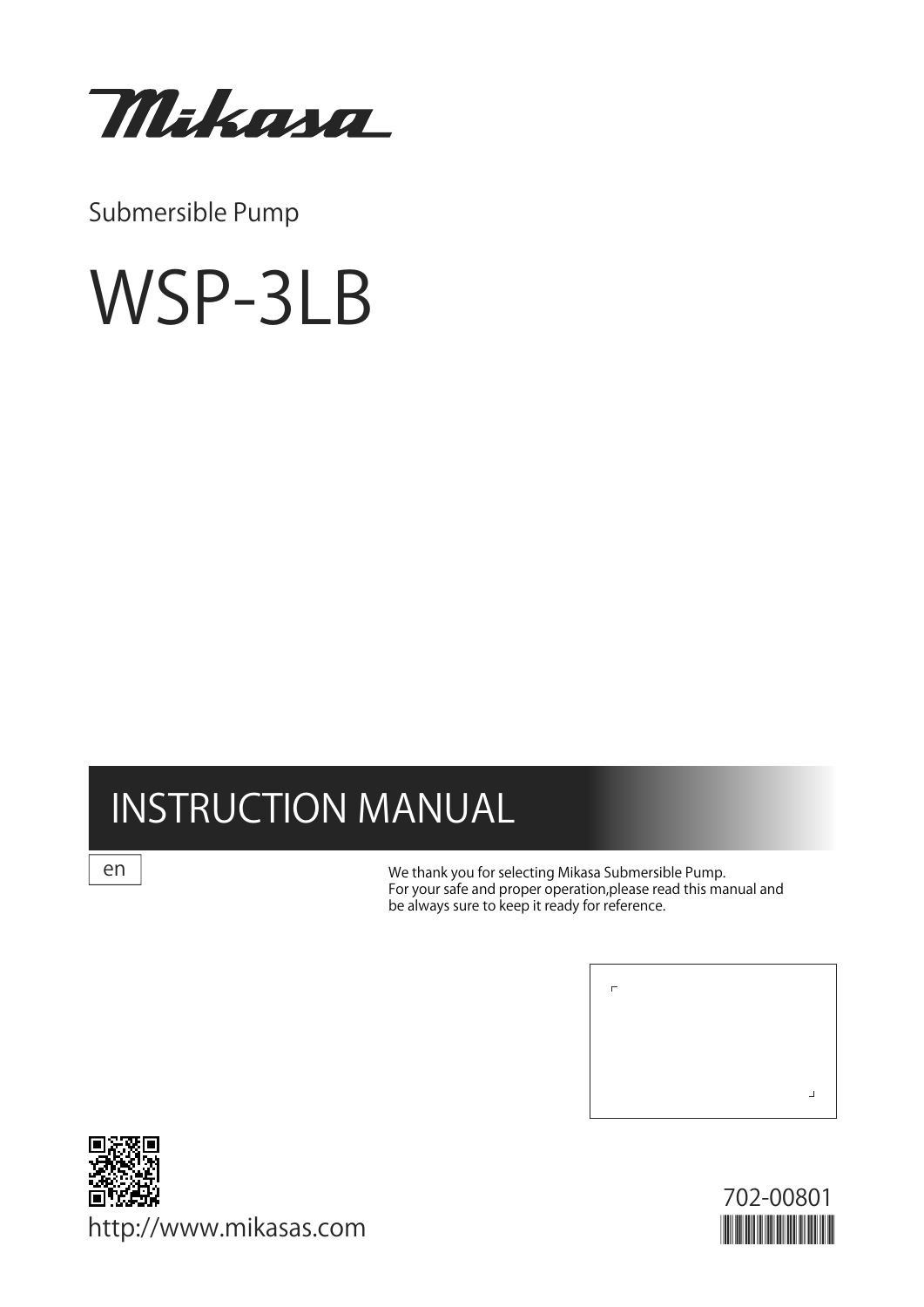# **CONTENTS**

### **SPECIFICATIONS**

| <b>Model</b>            | WSP-3LB             |
|-------------------------|---------------------|
| Max discharged height   | 18m                 |
| <b>Max Flow</b>         | 1500L/min           |
| <b>Rotational Speed</b> | 3000-3600r/min      |
| Hose dia. x length      | $32$ mm $\times$ 6m |
| <b>Total weight</b>     | 24kg                |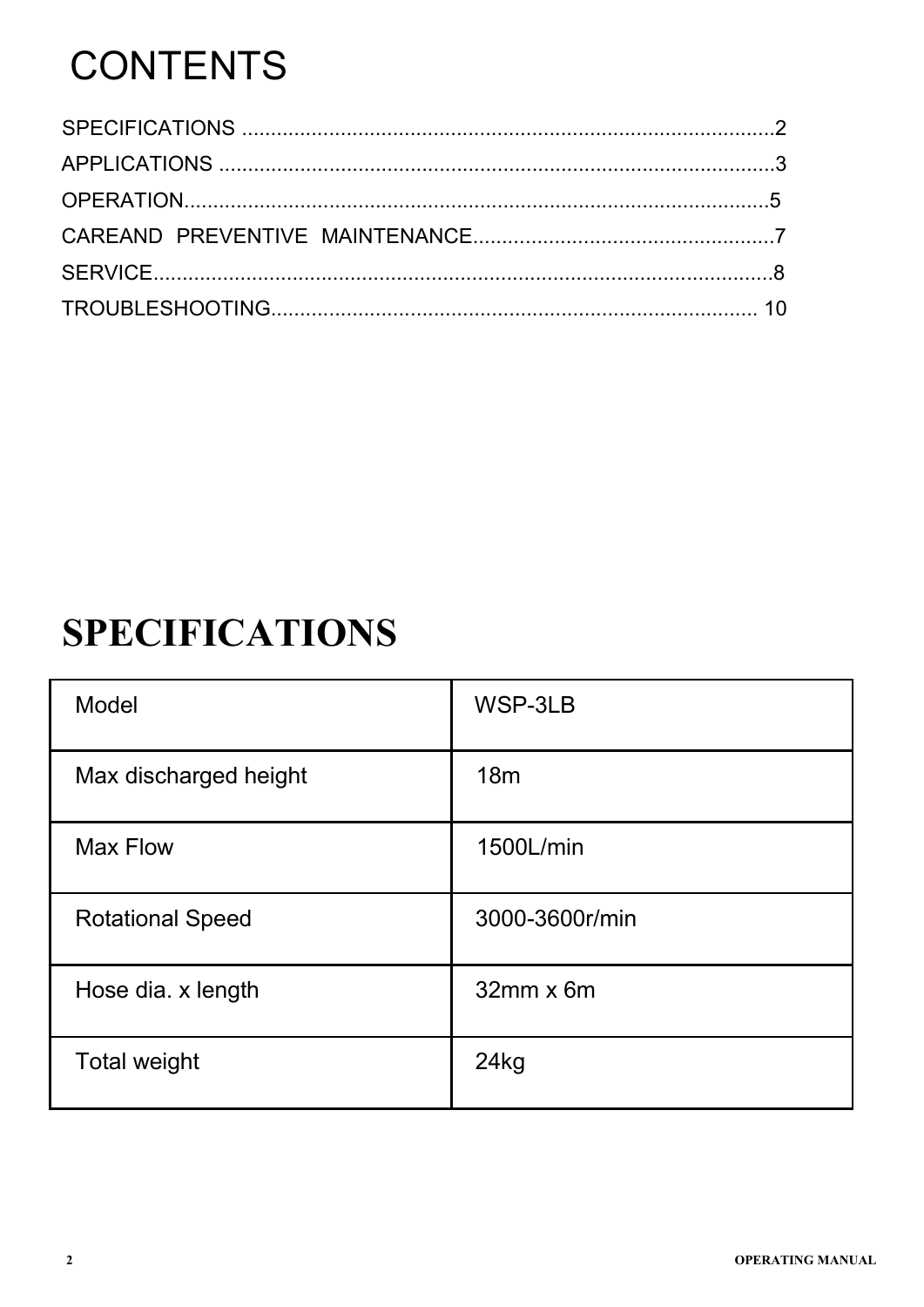## **APPLICATIONS**

- Dams, mines, tanks, tankers, swimming pools, pits, trenches, excavations, construction sites, canal dredging, pile sinking.
- Harbor & rescue services, pork producers, abattoirs, plumbers, drainers, builders, rural producers, government, water, sewerage, power & telecommunication authorities.
- Industrial plants, maintenance workshops, hire contractors.

The pump is suitable for continuous use at temperatures up to 65°C. Operation at higher temperatures up to 95°C is permissible providing immersion is intermittent and is not continuous.

### **FUNCTIONS AND CONTROLS**

The product is a submersible pump. The pump head operates underwater, driven by a rotating flexible shaft that transmits the torque from the drive unit to the pump head. Submersible operation of the pump head ensures that it is self-priming and does not require suction hose.

The pump is designed with wide passages through the strainer, impeller and body to allow the unobstructed passage of solids. It is suitable for handling fluids with a high solid content such as sand, sludge, silt, effluent up to 60% in suspension, oil and water.

The pump is available with general purpose, abrasive resistant and chemical resistant pump head models. The pump should be selected with a model that best suits the most common applications.

### **HAZARDS AND RISKS**

- NEVER allow any person to operate a machine without adequate instruction.
- ENSURE all operators read, understand and follow the operating instructions.
- SERIOUS INJURY may result from improper or careless use of this machine.
- Handling and positioning may require two people of appropriate strength, along with correct lifting techniques.

### **AMECHANICAL HAZARDS**

- DO NOT operate the pump with the body removed.
- KEEP hands and feet clear of rotating and moving parts as they will cause injury if contacted.
- DO NOT leave the equipment in operation while it is unattended.
- ENSURE that the equipment will remain stable and will not move or fall while in operation.
- DO NOT operate the pump without a discharge hose fitted.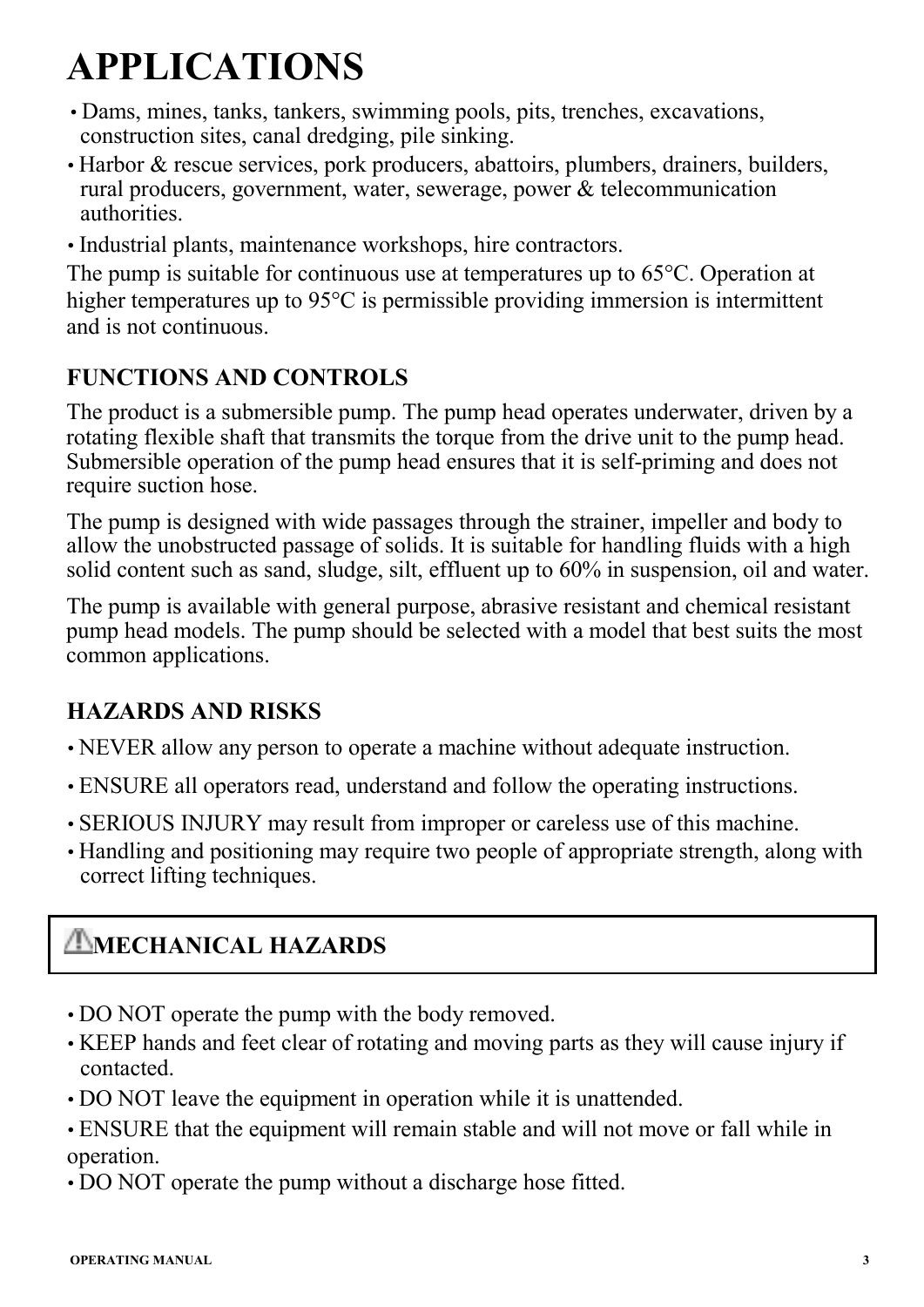- ENSURE that the pump hose is securely fastened to the pump outlet via an appropriately sized coupling and adaptor.
- ENSURE that repairs to machinery are carried out by COMPETENT personnel.

### **ELECTRICAL HAZARDS**

**THE RISK OF SERIOUS OR LETHAL INJURY** from electrical shock may arise from the combination of electricity and moisture.

### **FIRE AND EXPLOSION HAZARDS**

**PETROL** is extremely flammable and explosive under certain conditions.

### **TO CHEMICAL HAZARDS**

**CARBON MONOXIDE** exhaust gases from internal combustion motor driven units can cause death in confined spaces.

### **ADDITIONAL HAZARDS**

**HANDLE IMPELLERS WITH CARE** when the pump body is removed. Pumps that have been subject to extensive use with abrasive materials may have impellers that are severely worn leaving sharp, thin or brittle sections.

**USE GLOVES** when handling and inspecting the flexible shaft outer casing. Excessive wear of the rubber cover can expose the wire braided reinforcement, allowing it to project and cause injury.

**DO NOT** use the pump for handling flammable liquids. Slip/Trip/Fall is a major cause of serious injury or death.

Beware of excess hose, the flexible shaft and water left on the walking or work

surface. **DO NOT** allow waste water to accumulate under foot.

**EXERCISE** care when working near unprotected holes or

excavations. Sump pumping is the simplest method of dewatering.

Pumping from 'open' sumps is generally used in coarse sands and gravels. It is difficult to control the migration of 'fines' and should not be used if soil displacement is a critical factor of consideration when working near existing structures, roads, etc.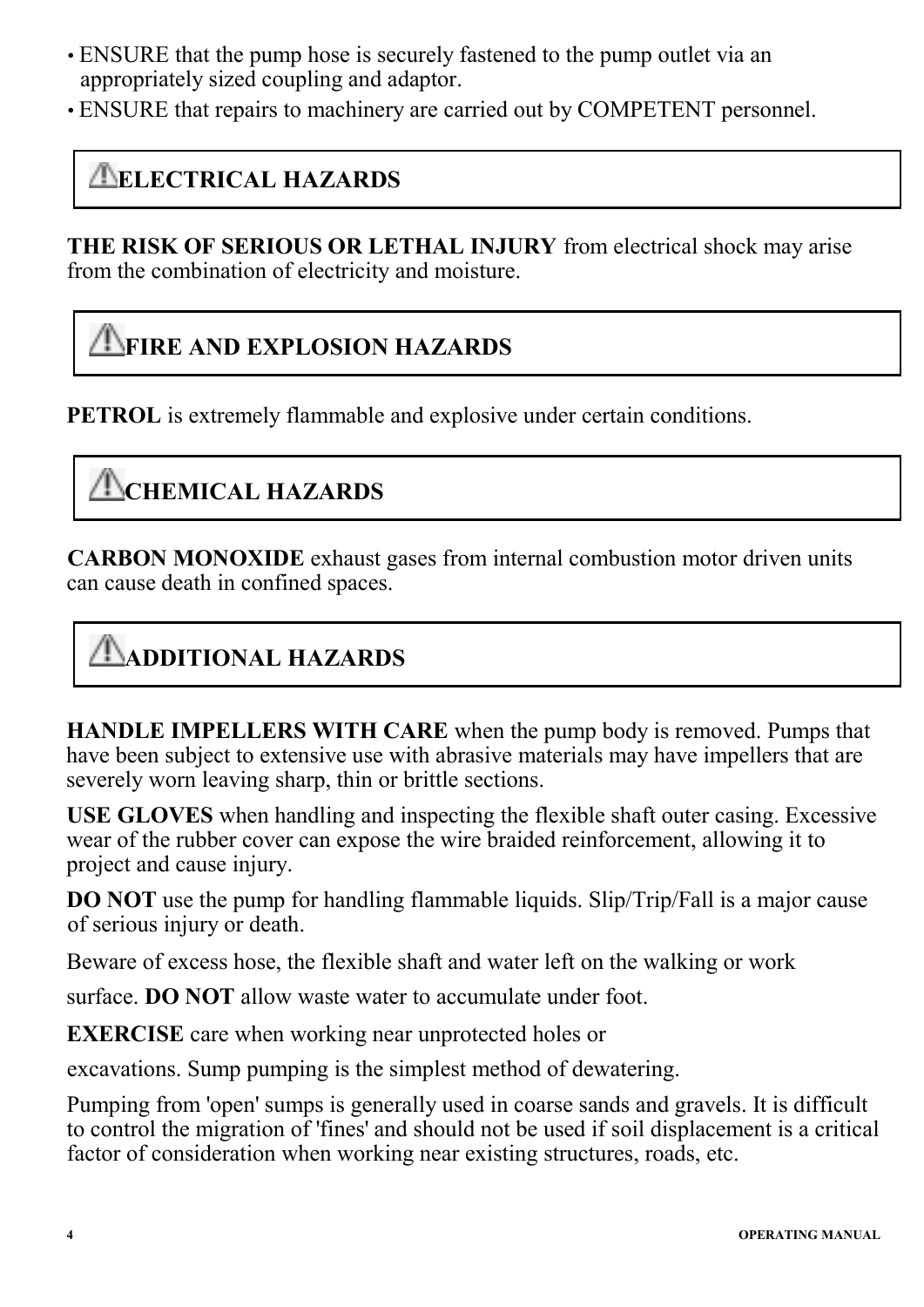# **OPERATION**

For information on correct starting procedures refer to the engine manufacturer's operation manual.

Do not engage the drive coupling while the motor is rotating.

- 1. Before engaging the flexshaft with a petrol drive unit start the motor using the recoil starter, increase the speed to full throttle and allow it to warm up for a few minutes. If using an electric motor, switch on and check the motor rotation is in an anti-clockwise direction when viewing its drive dog front on.
- 2. Stop the motor.
- 3. Turn the bell housing retaining pin handle 180 degrees. Insert the flexshaft oupling fully into the housing of the drive unit and release the retaining pin handle. Push the coupling into the housing and twist the flexible shaft until the drive dogs are fully engaged and the retaining pin handle returns to the horizontal position. The motor may now be started.

If the pump flexible shaft is fitted with an external movable spring, it should be positioned to provide support where the shaft passes over the edge of a trench or obstruction.

When pumping from deep pits or excavations avoid subjecting the flexshaft to the total weight of the pump and the discharge hose. Support the weight of the pump by attaching a rope to one of the pump eye-nuts. Secure the other end of the rope to a support adjacent to the power unit so that it takes the weight of the pump off the flexshaft.

Drive units should be operated on a level surface. If the surface is not level the drive unit should be restrained to ensure that it does not move due to vibration or the weight of the pump and the hose.

Avoid extended running of the pump without water; or with the flexible shaft in a tight curve.

Never operate the pump flexible shaft in the reverse direction, as this will damage the flexible core. If the impeller is fouled, remove the bearing housing and manually clear the impeller.

Flexible shaft set should not be bent less than 750 mm in radius at operation.

### **HOWTO GET THE BEST PERFORMANCE FROM YOUR PUMP**

Maximum discharge performance of the pump will only be obtained when a reinforced discharge hose is used. This minimizes kinking where the hose passes over obstructions and permits the unobstructed passage of solids.

If there is a tendency for the pump head to bury itself in heavy sediment, overcome this by improvising an auxiliary strainer.

Auxiliary strainer example: remove the top from an empty 20 liter drum and punch openings around the sides. Place the pump head in the drum below the water.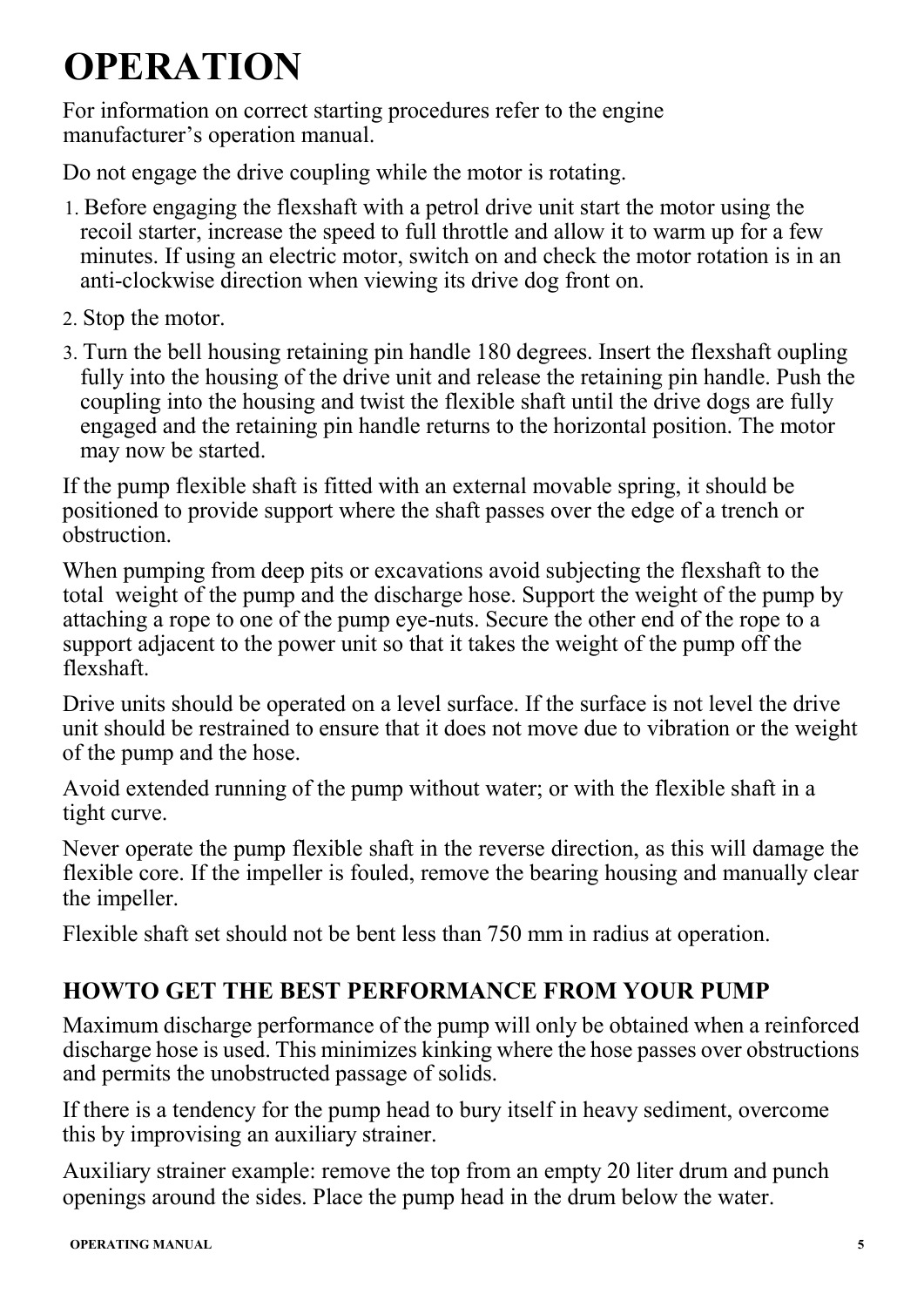Improved head performance will be obtained by increasing the governed speed of the drive unit motor. It is recommended that a motor with a minimum output of 5.6 kW (7.5hp) is used for continuous running above 3,000 r/min.

#### **PUMPING CLEAN WATER**

When there is a need to pump clean water without the sludge, grit or solids that have collected at the bottom of a stream, dam, tank or pit, keep the pump off the bottom. This will also minimize wear from pumping abrasive materials.

In a pit or excavation attach a rope to an eye nut on the pump and suspend the pump from the rope.

In dams and ponds support the pump from a float made from an empty sealed steel or plastic container or a marine buoy.

#### **PUMPING HEAVY SLUDGE AND SOLIDS**

Best results are obtained if the solids on the bottom of the pit or pond are stirred into the surface liquid. The most effective way of achieving this is to direct a hose from the submersible pump, a large volume tap or a second pump, using waste water, into the tank or pit for a short time until the solids are stirred from the bottom.

#### **USE A SUITABLE HOSE**

Layflat hose can kink and impede the flow of the fluid and solids. For best results when using layflat hose, lay it flat on the ground keeping it free from kinks, bends and twisting where possible.

Ensure the discharge hose is not placed where it can be closed off suddenly, for example, over a road or footpath. The sudden compression of the hose will cause a sharp increase in pressure and result in damage to the impeller.

A reinforced hose of 50 mm diameter will improve the discharge performance and is provided with the submersible pump.

### **QUICK ACTION HOSE FITTINGS**

Cam lever-action fittings enable quick connection of hose to the pump and are fitted for convenience. They save time and eliminate problems with dirty screw threads and missing washers that are common with nut and tail screw thread fittings.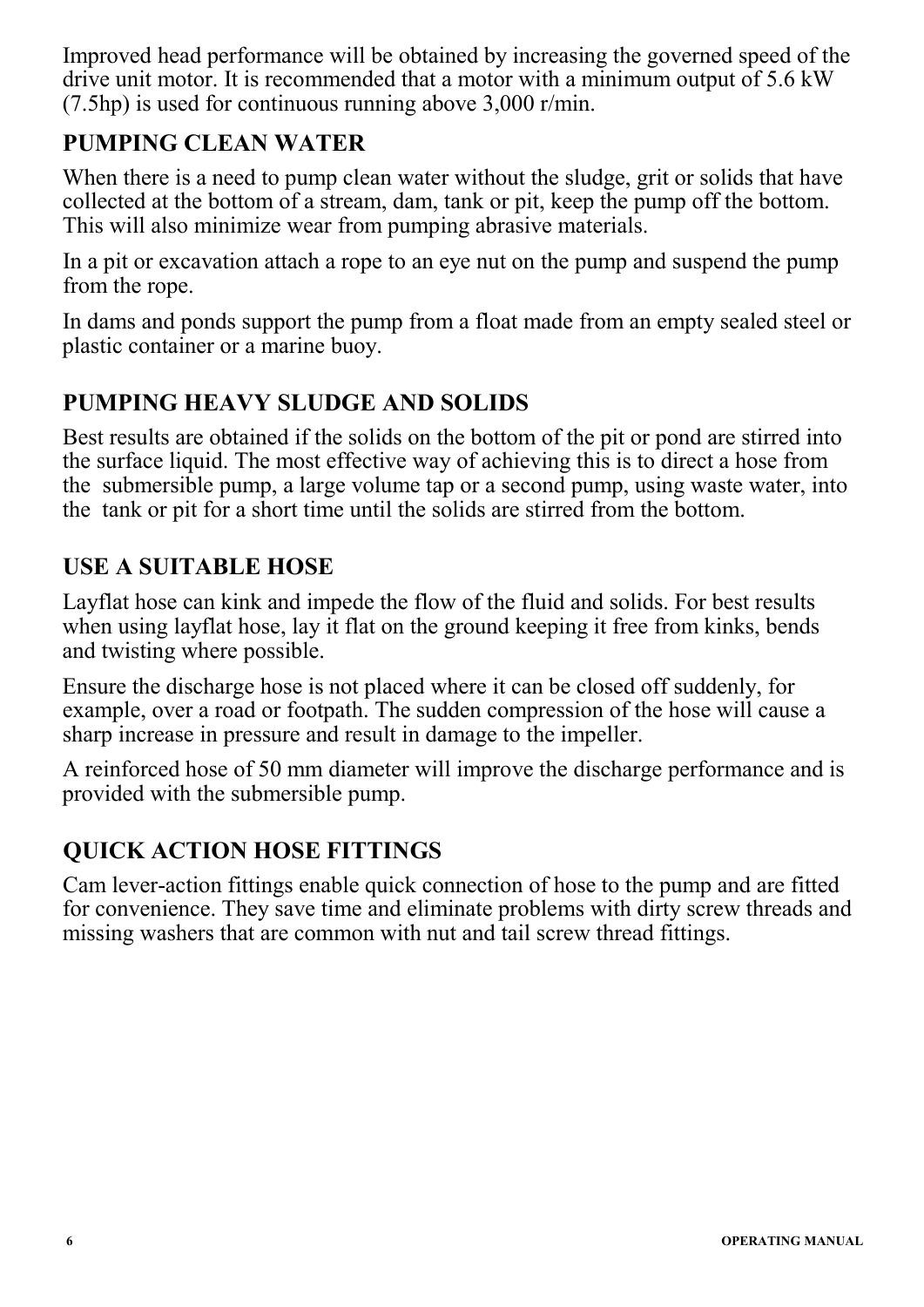# **CARE AND PREVENTIVE MAINTENANCE**

**Pump Seal** -The most critical part of the pump is the seal. This is because the seal is subject to wear, particularly when the pump is handling abrasive materials. It is important that the seals and the sleeve are replaced before they have worn excessively. Using the pump with worn seals will allow water into the flexshaft causing damage to the pump.

**Pump Bearings -** Noisy bearings will not be apparent due to the noise level from the drive motor.

If the pump is operated unchecked in this condition water will eventually enter the flexshaft. Naturally, the cost of repairing, a pump which has been allowed to deteriorate in this way will be greater.

Regular inspection of the pump and the seal will avoid these problems.

**Dog drive -** Check coupling on the drive unit to ensure that it is fully meshed and not worn.

**Strainer-** Check the strainer for missing sections that could allow the entry of large objects and result in damage or obstruct ion of the impeller or volute.

**Connections -** Dismantle the pump and the flexible shaft every 500 hours. Inspect for wear and lubricate before reassembling. Apply a liberal quantity of grease to the core assembly when inserting it into the casing assembly from the drive coupling end.

**Spindle -** If the spindle is worn by the seal/s located in the adaptor and it is otherwise satisfactory for further use do not remove the existing worn seal/s from the screwed adaptor. The bore of the adaptor is deep enough to accommodate additional seal/s which will then be located on an unworn area of the spindle.

**Flexshaft -** Check the flexible shaft for kinks and external damage by laying it out straight on a workbench or the floor. Although it still operates a badly kinked flexible shaft may result in a broken inner core.

### **CLEANING AND STORAGE**

It is advisable to operate the pump in clean water after use each day or before storing when it has been used in sludge or water with a high solid content. This will ensure that mud and sludge do not dry out and obstruct the body or the impeller.

The nuts can be unscrewed to allow removal of the pump body and access to the impeller.

Check the impeller for rags, solidified mud and debris after each use. While the body is removed check the spindle bearings for slackness and smooth rotation.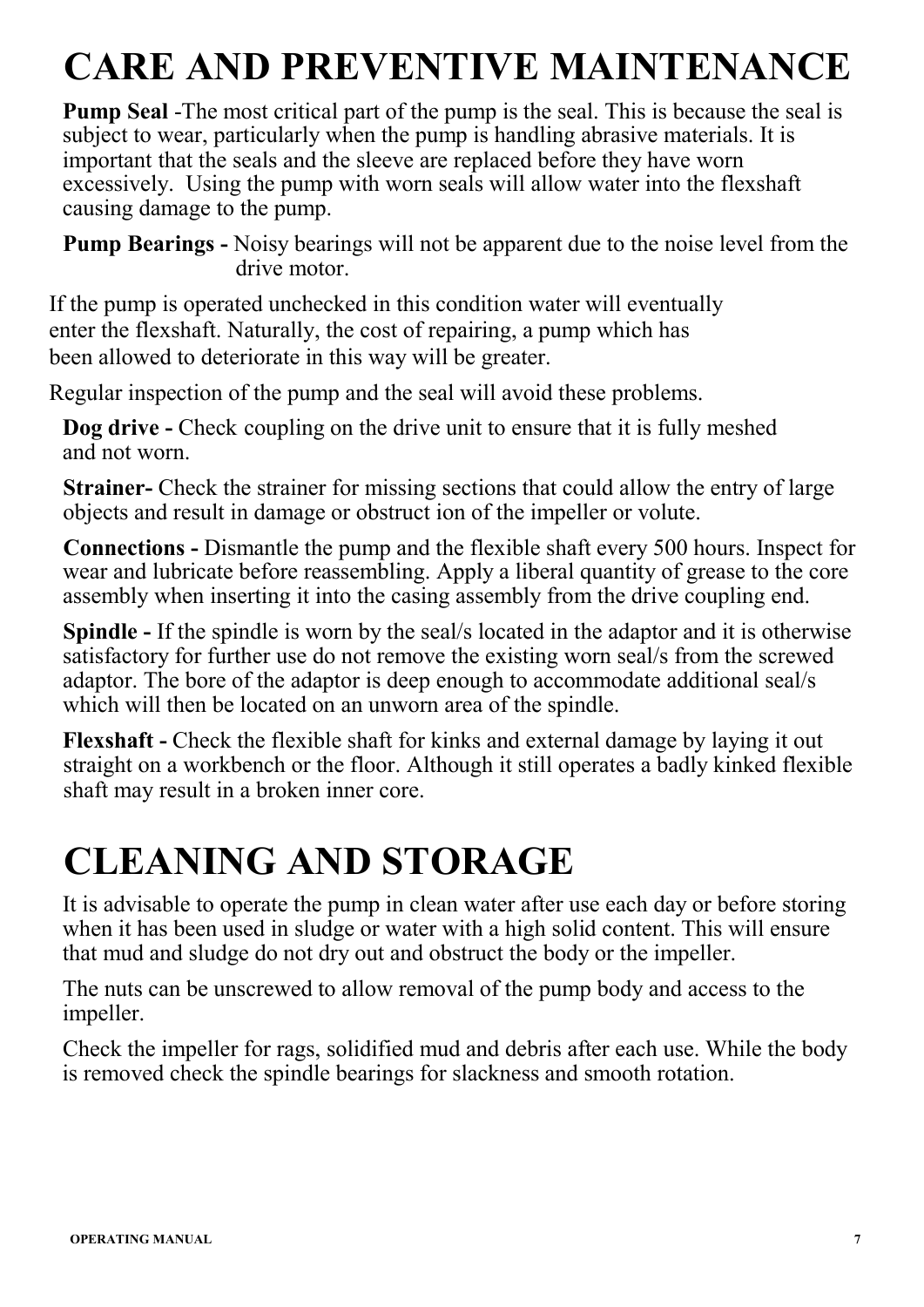### **SERVICE**

### **CAUTION**

- Read the operating instructions before servicing this product and note the safety information.
- Exercise care when handling flexible shaft casings. Severe wear or damage to the rubber cover may allow the internal wire braid to protrude and cause injury.
- Exercise care when handling pump impellers. Extreme wear may result in thin sections or sharp surfaces and cause injury.

### **DISMANTLING**

### **TO REMOVE THE PUMP FROM THE FLEXIBLE SHAFT**

• Remove the pump body from the housing by unscrewing the nuts.

• Unscrew the casing from the adaptor with spanners on the adaptor spanner flats and ferrule.

• Pull the ferrule away from the adaptor to expose the spindle and the core end.

• Unscrew the core end with a spanner on the spindle spanner flats and multi-grip pliers on the core end.

### **TO REMOVE THE COUPLING FROM THE FLEXIBLE SHAFT**

• Unscrew the casing from the coupling using spanners on the housing spanner flats and ferrule.

• Pull the ferrule away from the housing to expose the spindle and the core end. • Unscrew the core end using multi-grip pliers and a lever through the teeth of the dog.

### **TO REMOVE THE CORE FROM THE CASING**

- Lay the flexible shaft out straight on a long workbench or the floor.
- Pull the core out by hand, coil it and lay it on down on clean newspaper.
- Inspect:
	- Casing for kinks, wear and damage.
	- Core for wear and kinks.
	- Length relationship of core and casing.

### **TO DISMANTLE THE PUMP**

- Unscrew the impeller from the spindle with a lever through blades and a spanner on the spindle spanner flats.
- Hold the housing in a vice.
- Unscrew the adaptor from the housing using a spanner on the spanner flats.
- Drain the oil from the housing and support it with the flange uppermost.
- Press the spindle, bearings and spacer out of the housing.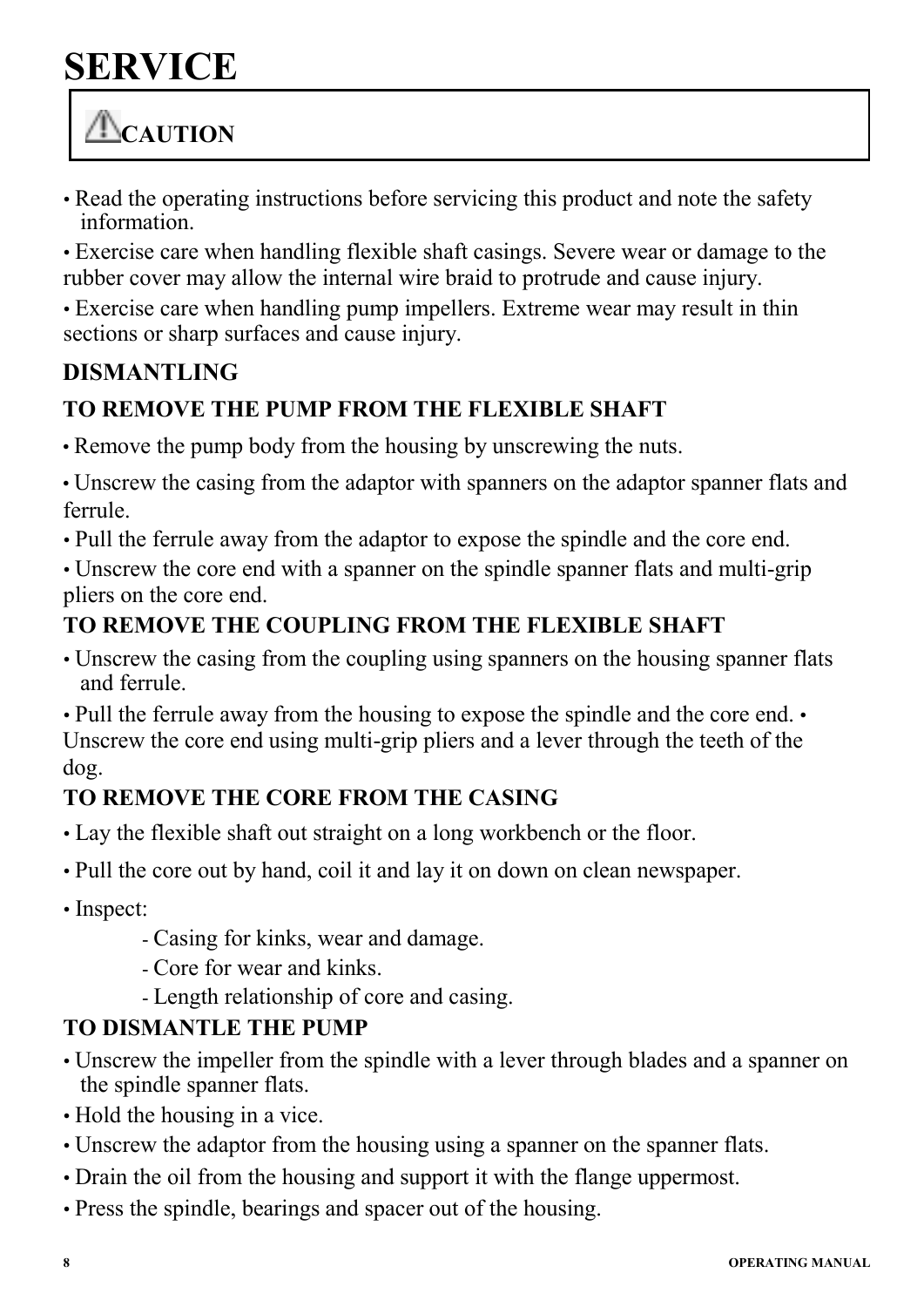- Press the spindle out of the bearings after removing the circlip
- Support the housing with the flange down and press the seals out of the housing.
- Support the adaptor with the largest thread down and press the seals out of the adaptor.

#### **OPERATING MANUAL**

- Slide the sleeve off the spindle over the external thread and remove the O-ring.
- Remove the O-rings from the adaptor.
- INSPECT
	- Pump body and plate for wear.
	- Impeller for wear.
	- Housing and plate for wear and corrosion
	- Housing seals and seal sleeve for wear.
	- Adaptor seals and spindle seal diameter for wear.
	- Bearings for wear.
	- Strainer for missing grille segments.

Note: Because the pump seals are subject to wear, particularly when the pump is handling abrasive materials, it is important that the seals and sleeve are replaced before they have worn excessively. If the seals and sleeves are left worn, it will allow water will enter the spindle bearings.

If the pump is operated unchecked in this condition water will eventually enter the flexshaft. Regular inspection of the pump and the seal will avoid these problems.

### **TO DISMANTLE THE COUPLING**

- Unscrew the socket set screw from the housing.
- Support the housing with the thread uppermost.
- Press the spindle, seal, bearings and space out of the housing.
- Support the spindle on the seal with the threaded end uppermost and press the spindle out of the bearings after removing the circlip.
- Remove the O-ring from the housing.

### **INSPECT**

- Spindle dog teeth for wear.
- Spindle dog seal diameter and seal for wear.
- Bearings for wear.

### **ASSEMBLING**

- Clean the pump and coupling parts by washing in safety solvent.
- Clean the core assembly by wiping it with a clean cloth.
- Reverse the above assembly procedure.
- Ensure that the seals are correctly assembled with the housing seal lips and the adaptor seal lips facing out when pressed into position.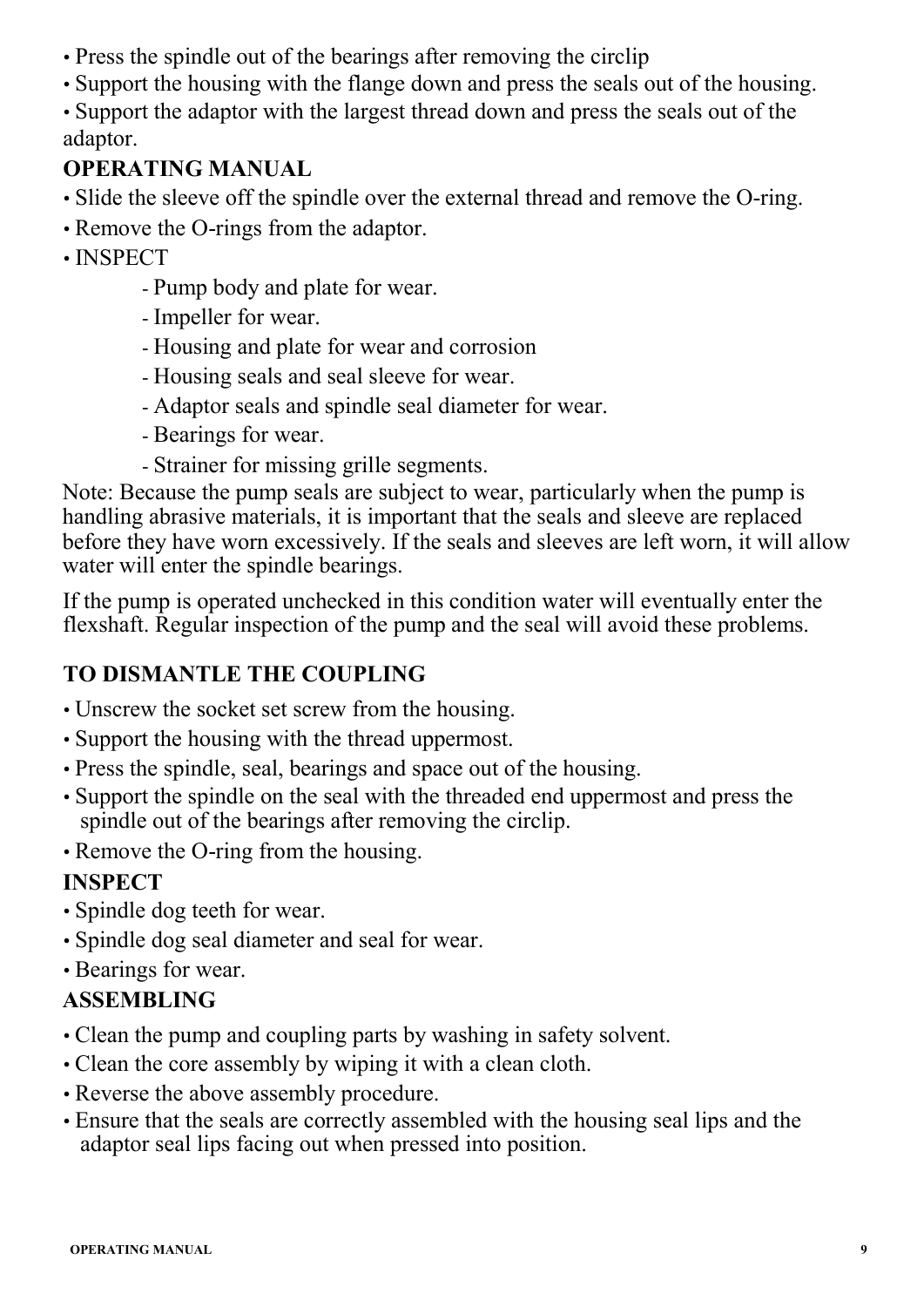• Fit the coupling to the same end of the casing that the core was inserted through. **LUBRICATION** 

#### **Pump**

• Apply a grease film to O-rings, seal lips, seal sleeve and spindle seal diameter.

• Fill the housing with oil to cover bearing before screwing the adaptor into the housing.

- Coupling
- Pack the bearings and the spacer with grease.
- Apply a grease film to the O-ring, the seal lips and the dog seal diameter.
- Flexshaft
- Apply a liberal coating of grease to the core as it is inserted into the casing.

### **TROUBLESHOOTING**

| <b>SYMPTOM</b>                                                         | <b>POSSIBLE CAUSES AND CORRECTION</b>                                                                                                                                                                                                                                                                                                                                                                                                                                                                                                                                                                                                                                                                                                                                                                                                                                                                                                                                                                                               |
|------------------------------------------------------------------------|-------------------------------------------------------------------------------------------------------------------------------------------------------------------------------------------------------------------------------------------------------------------------------------------------------------------------------------------------------------------------------------------------------------------------------------------------------------------------------------------------------------------------------------------------------------------------------------------------------------------------------------------------------------------------------------------------------------------------------------------------------------------------------------------------------------------------------------------------------------------------------------------------------------------------------------------------------------------------------------------------------------------------------------|
| The drive motor<br>is operating but<br>the pump is not<br>functioning. | • Check that the coupling is fully inserted in the bell housing and<br>secured by the trigger.<br>• Check that the impeller is not obstructed.<br>• Check that a kink in the discharge hose has not created an air<br>lock preventing water from initially entering the pump.<br>• Check that the pump is sufficiently submerged to allow water<br>to cover the impeller.<br>• Check that electric motor rotation is as shown by the direction<br>arrow on the bell housing (anti-clockwise when viewing its<br>drive dog).<br>• A 240V single phase electric motor can run in reverse due to<br>incorrect internal connection of the motor winding when<br>repaired.<br>• A 415V three phase electric motor can run in reverse if<br>operated from a power connection with incorrect phase<br>rotation.<br>• Check that the threaded core ends on the flexible drive core<br>have not unscrewed from the pump or coupling spindle due to<br>reverse rotation of the motor.<br>• Check that the inner flexible core has not failed. |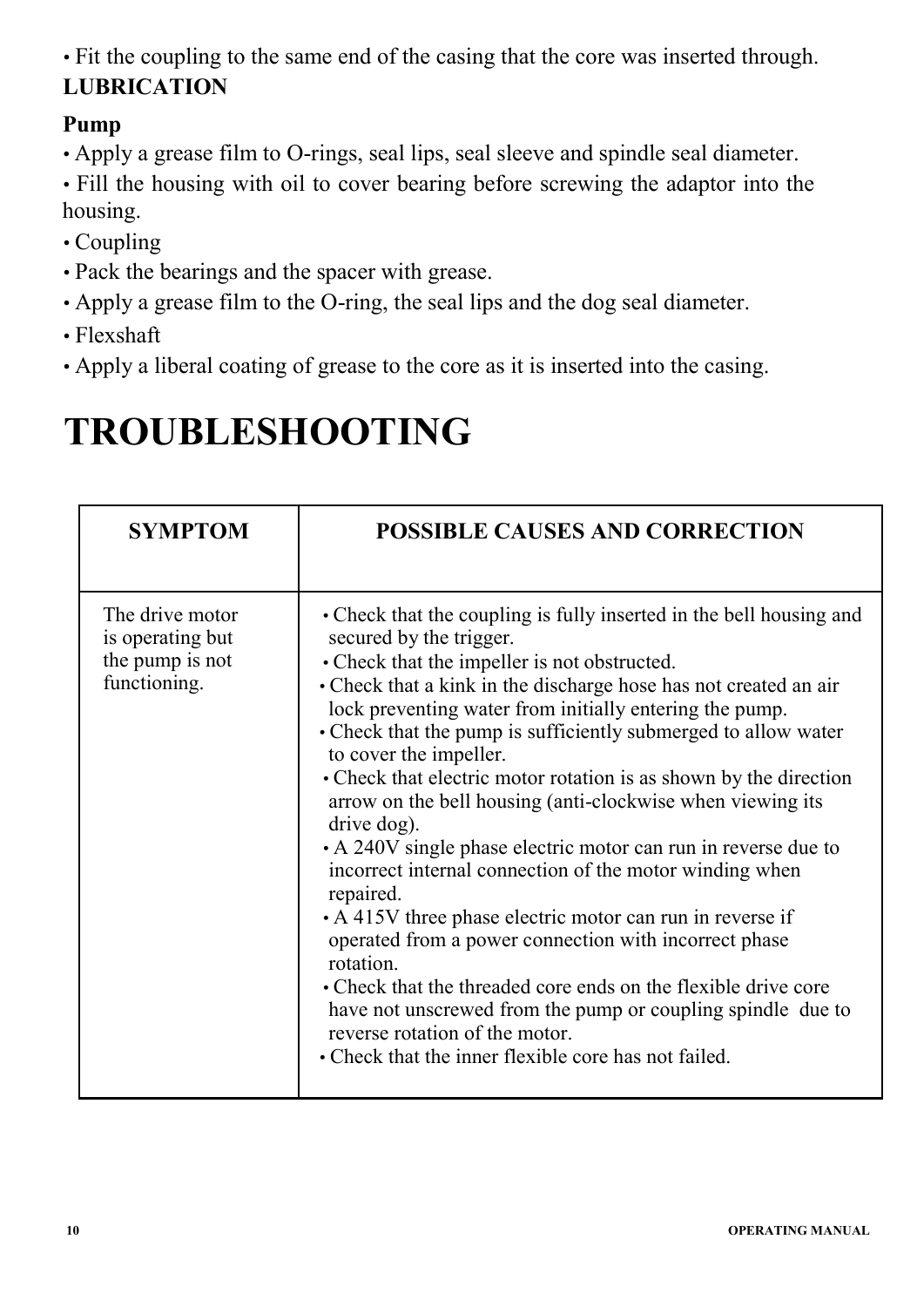| There is a tendency<br>for the pump head<br>to bury itself in the<br>heavy sediment | • Overcome this by improvising an auxiliary strainer. Remove the<br>top from an empty 20 liter drum and punch openings around the<br>sides. Place the pump head in the drum below the water. |
|-------------------------------------------------------------------------------------|----------------------------------------------------------------------------------------------------------------------------------------------------------------------------------------------|
|-------------------------------------------------------------------------------------|----------------------------------------------------------------------------------------------------------------------------------------------------------------------------------------------|